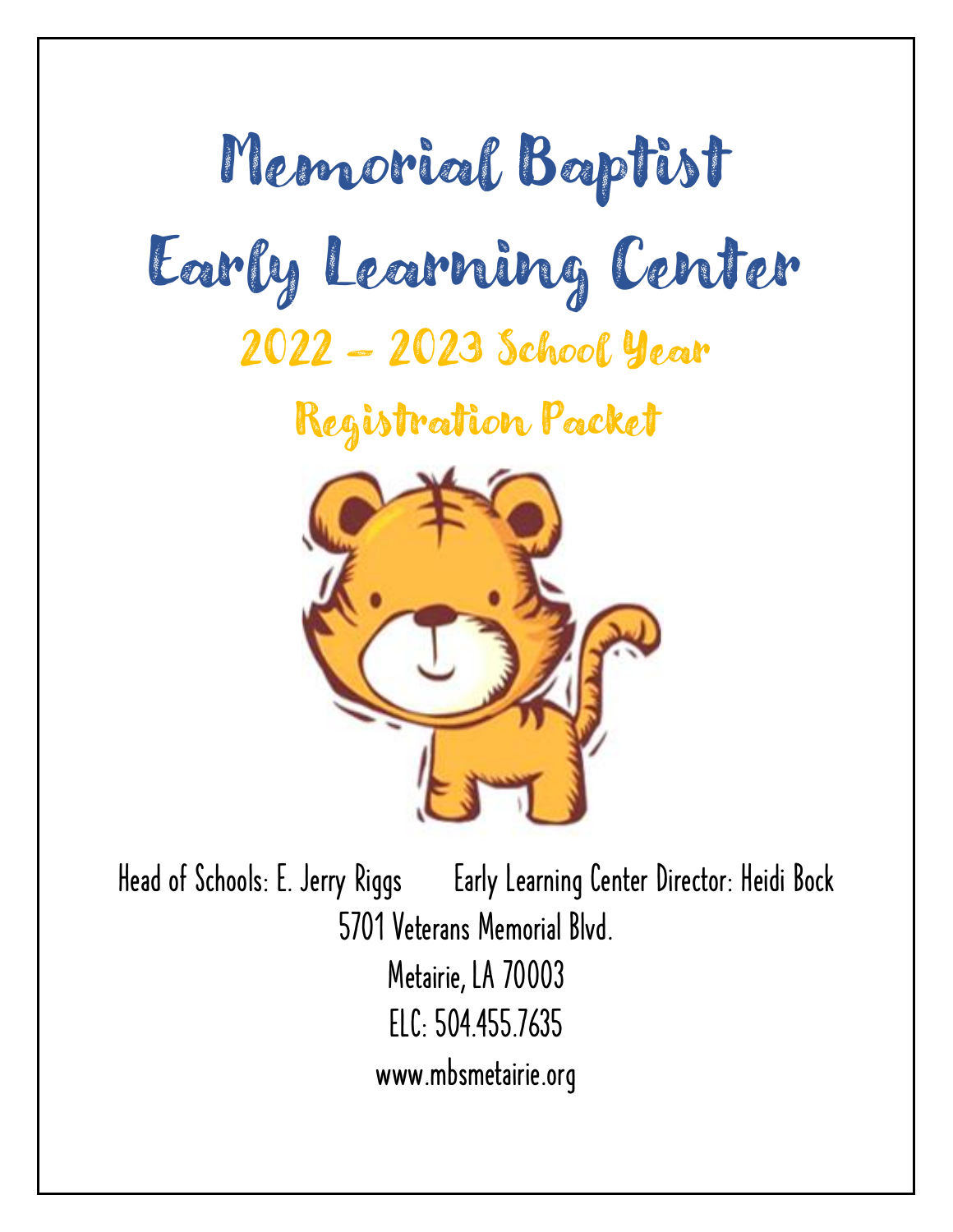#### **Our Mission**

Over the past 40+ years Memorial Baptist ELC has dedicated itself to providing children with a quality education from a Christian perspective.

Our mission is to see that your child grows in spiritual, intellectual, emotional, social, and physical maturity. You can trust that Memorial Baptist Early Learning Center will provide your child with the solid foundation needed for their complete development in a loving and nurturing environment.

#### **Early Learning Center School Day**

| Morning Drop Off  | $8:15$ am – $8:30$ am             |
|-------------------|-----------------------------------|
| Afternoon Pick Up | $3:00 \text{pm} - 3:15 \text{pm}$ |

To ensure your child's protection, your child **MUST** be signed in and out by a parent, guardian, or authorized adult every morning and every afternoon.

## **Before and After School Care**

Before Care for the ELC students is provided from 7:00am until 8:15am.

After Care for ELC students is provided from 3:15pm until 6:00pm. Any child remaining after 3:15pm will be brought to After Care.

After care ends promptly at 6:00pm sharp.

Fees are on a half hour basis and must be prepaid.

# **Transportation**

Memorial Baptist Early Learning Center does not provide transportation.

#### **ELC 6 Weeks – PK3**

Our Early Learning Center provides childcare for children 6 weeks – PK3. Following Louisiana and Jefferson Parish regulations, our school requires that your child be age 3 by or on September 30<sup>th</sup> to enter PK3.

# **6 Weeks - PK1 Learning Time Opportunities**

- Development and coordination of small and large muscles
- Experience colors, smells, sounds, textures, and tastes
- Experience sensory stimuli
- Promote curiosity, exploration, and discovery
- Encouragement to understand, acquire and use verbal and nonverbal communications
- Learn about Jesus and His love for us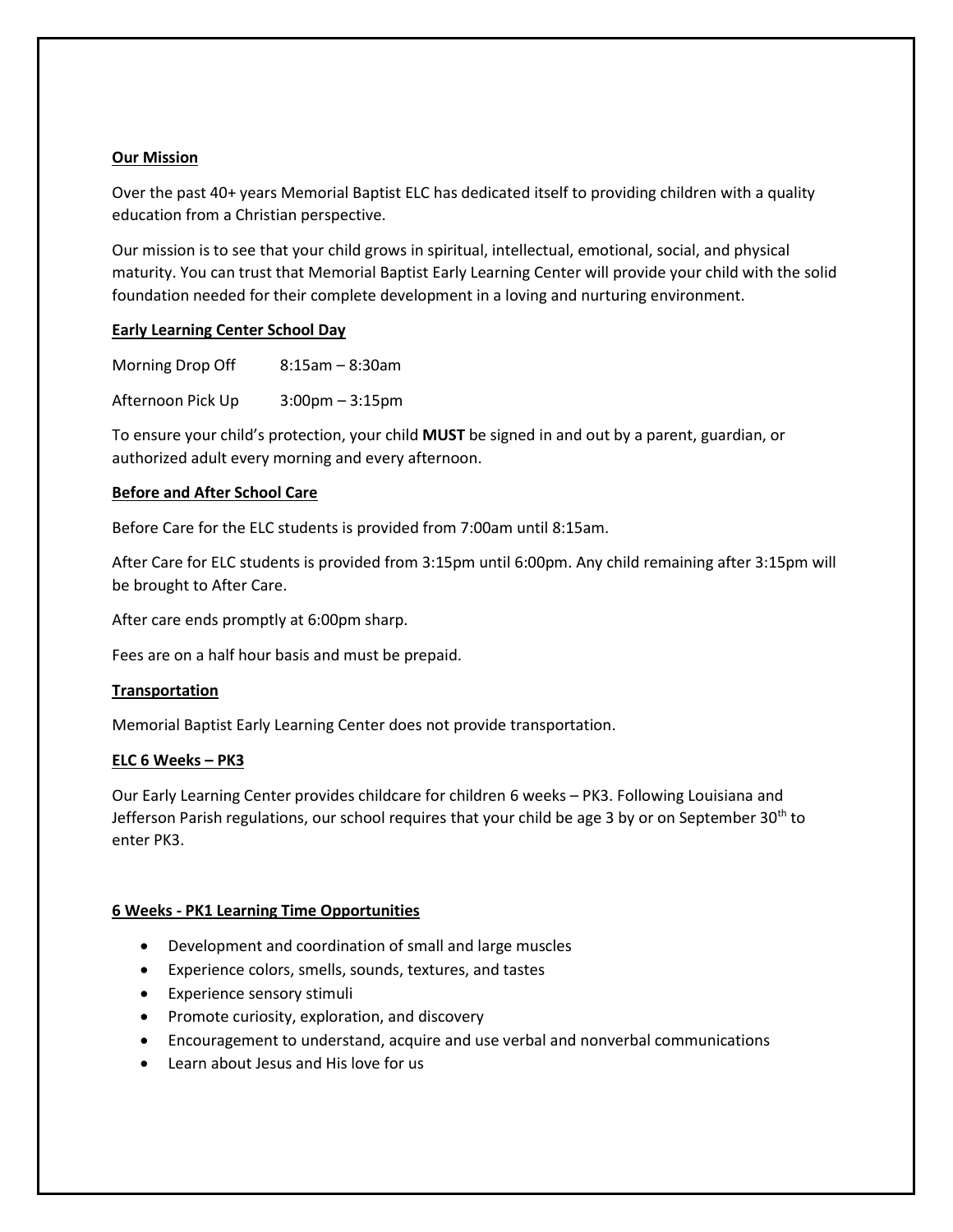#### **PK2 Learning Time Opportunities**

- Bible
- A Beka Curriculum
- Arts and Crafts
- Number:  $1 10$
- Counting:  $1 10$
- Comprehension of concepts through Language

#### **PK3 Learning Time Opportunities**

\*ELC PK3 Admissions Requirement: All students entering PK3 must be **potty trained**.

- Bible
- A Beka Phonics & Curriculum
- Arts and Crafts
- Pre-writing Skills
- Intro to basic Spanish
- Colors
- Shapes
- Intro to basic Spanish
- Music
- Physical Development

- Math concepts
- Counting 1 100
- Numbers  $1 20$
- Cutting Skills
- Music

## **Special Features**

Music: PK3 is taught by a certified Music teacher for 30 minutes each week. The children learn to appreciate music through singing, basic theory, and instruments.

Foreign Language: We begin to teach the basics of Spanish for PK2 and PK3.

Physical Development: Indoor/outdoor (if weather permits) activities are provided to promote muscle/motor coordination and development.

Group Time: Self expression is developed through centers, group games, story time, free play, and "show and tell."

Snack Time: Light refreshments are provided by the school daily.

Nap Time: A daily nap/rest time is mandated for ALL students.

Chapel Time: Each week our PK3 goes to Chapel to sing Bible songs, recite the weekly Bible memory verse, and listen to a Bible story/lesson given by the Director or teacher.

*\*Admissions are open to all students regardless of race, color, sex, ethnic background, or national origin.*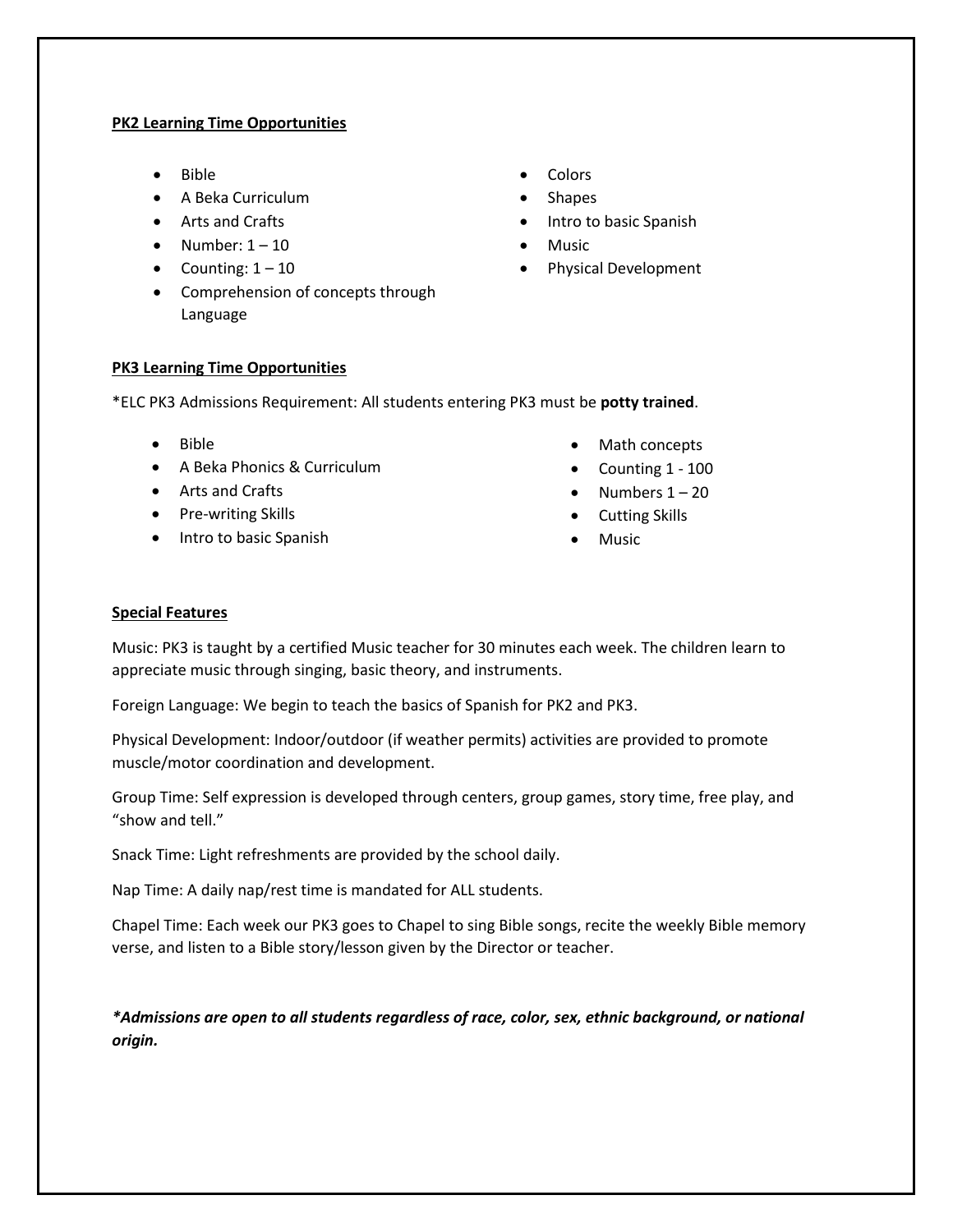Memorial Baptist Early Learning Center Registration & Tuition Schedule 2022 – 2023



| <b>GRADE LEVEL</b>       | AMOUNT                                       | DUE DATE                                                                                                                                                        |
|--------------------------|----------------------------------------------|-----------------------------------------------------------------------------------------------------------------------------------------------------------------|
| ELC:<br>$6$ Weeks - PK 3 | \$250.00 Registration Fee<br>(Nonrefundable) | <b>Returning Students:</b><br>Registration Opens Tuesday,<br>February 1st<br><b>New Students:</b><br><b>Registration Opens Monday,</b><br>March 7 <sup>th</sup> |
| Infants (5 Days)         | \$8500.00 10 Month Total<br>\$850.00 Monthly | <b>First Payment Due:</b><br>Beginning August 1st<br><b>Last Payment Due:</b><br>May $1st$                                                                      |
| PK 1 (5 Days)            | \$6500.00 10 Month Total<br>\$650.00 Monthly | <b>First Payment Due:</b><br>Beginning August 1st<br><b>Last Payment Due:</b><br>May $1st$                                                                      |
| PK 2 (5 Days)            | \$5850.00 10 Month Total<br>\$585.00 Monthly | <b>First Payment Due:</b><br>Beginning August 1st<br><b>Last Payment Due</b><br>May $1st$                                                                       |
| PK 3 (5 Days)            | \$5250.00 10 Month Total<br>\$525.00 Monthly | <b>First Payment Due:</b><br>Beginning August 1st<br><b>Last Payment Due:</b><br>May $1st$                                                                      |

\*Tuition is due no later than the 5\* of every month, a late fee of \$50.00 will be applied if tuition is not paid on time. \*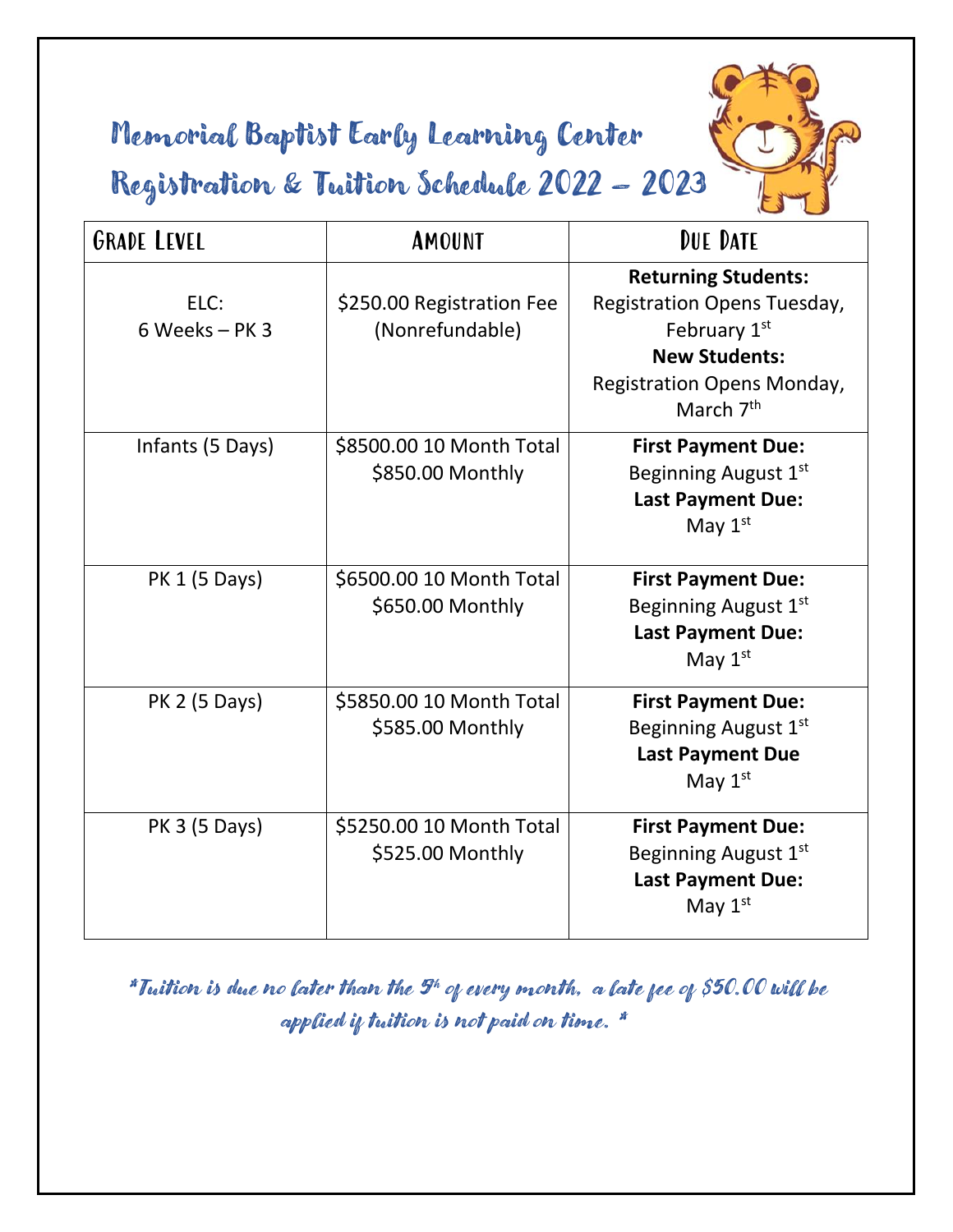|                                   | PLEASE CIRCLE GRADE STUDENT WILL BE ENTERING:                                     |                            |                  |
|-----------------------------------|-----------------------------------------------------------------------------------|----------------------------|------------------|
|                                   | INFANTS PK1 PK2 PK3                                                               |                            |                  |
| <b>STUDENT'S FULL LEGAL NAME:</b> |                                                                                   |                            |                  |
| LAST NAME                         | <b>FIRST NAME</b>                                                                 | <b>MIDDLE INITIAL</b>      |                  |
|                                   |                                                                                   |                            |                  |
|                                   |                                                                                   |                            |                  |
|                                   |                                                                                   |                            |                  |
| ETHNICITY: __________________     |                                                                                   |                            |                  |
|                                   | CHILD LIVES WITH: BOTH PARENTS MOTHER FATHER OTHER CHILD LIVES WITH: BOTH PARENTS |                            |                  |
|                                   | <b>FATHER OR LEGAL GUARDIAN'S NAME:</b>                                           |                            |                  |
|                                   |                                                                                   |                            |                  |
|                                   |                                                                                   |                            |                  |
|                                   |                                                                                   |                            |                  |
|                                   |                                                                                   |                            |                  |
|                                   |                                                                                   |                            |                  |
|                                   |                                                                                   |                            |                  |
| PLACE OF EMPLOYMENT:              |                                                                                   |                            |                  |
|                                   | <b>EMAIL ADDRESS: EMAIL ADDRESS:</b>                                              |                            |                  |
|                                   |                                                                                   |                            |                  |
|                                   | NAME OF CHURCH FAMILY ATTENDS: ( IF NONE, STATE NONE) : _________________________ |                            |                  |
|                                   | ARE YOU CHURCH MEMBERS THERE? YES _______ NO                                      |                            |                  |
|                                   | NAME AND GRADES OF SIBLINGS WHO ATTEND MEMORIAL BAPTIST SCHOOL:                   |                            |                  |
|                                   |                                                                                   |                            |                  |
|                                   |                                                                                   |                            |                  |
|                                   | <b>Complete Applications must include copies of the following:</b>                |                            |                  |
| \$250.00 Registration Fee         | Student's Birth Certificate                                                       | <b>Immunization Record</b> | Child Info Sheet |
|                                   |                                                                                   |                            |                  |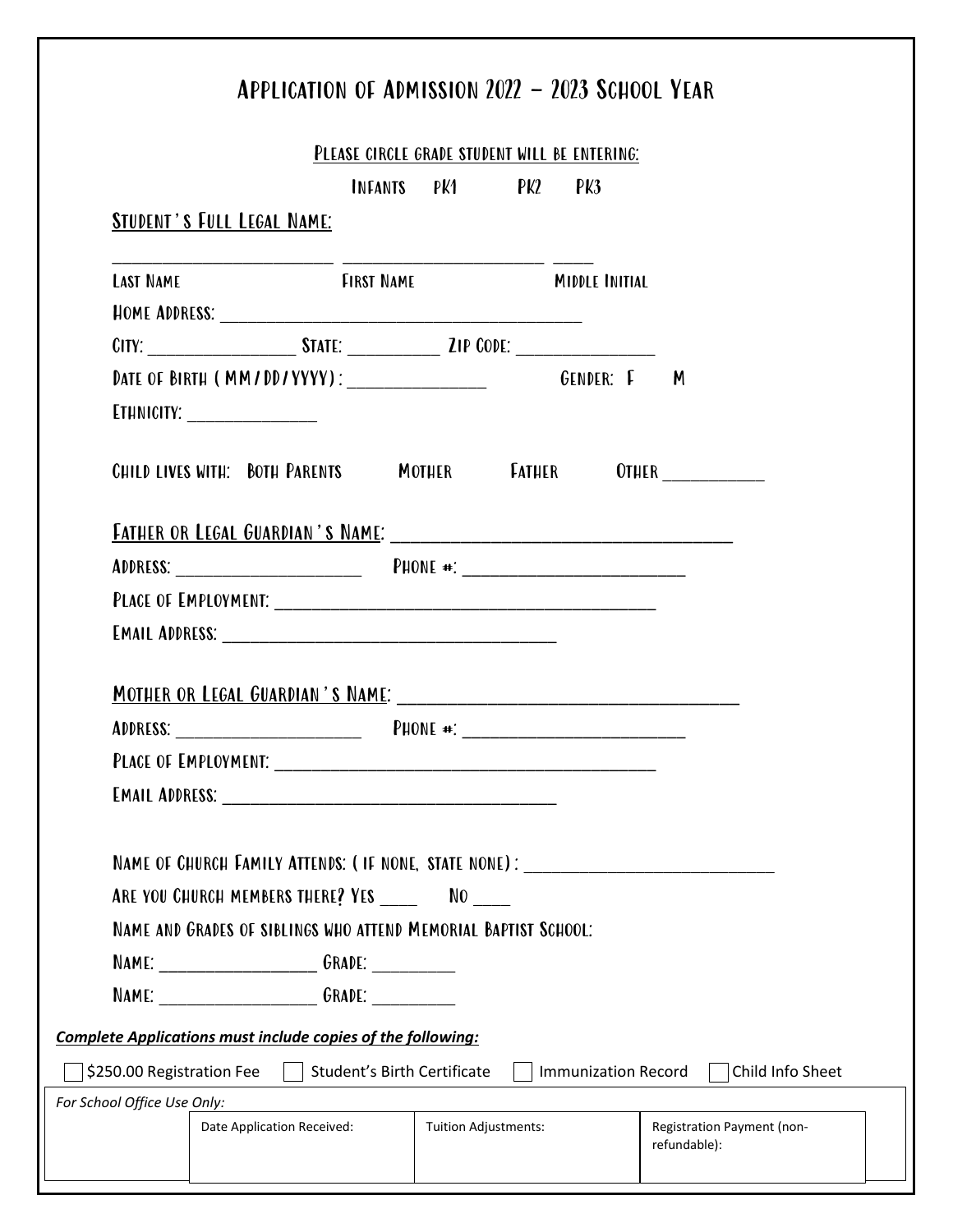People authorized to pick up my child and notify in case parent or legal guardian cannot be reached:

| NAME: | RELATIONSHIP:        | <b>CONTACT <math>\#</math>:</b> |
|-------|----------------------|---------------------------------|
| NAME: | RELATIONSHIP:        | CONTACT #:                      |
| NAME: | <b>RELATIONSHIP:</b> | CONTACT <sup>#</sup> :          |

| PHYSICIAN'S NAME:                       |    | PHYSICIAN'S PHONE #            |
|-----------------------------------------|----|--------------------------------|
| DOES YOUR CHILD REQUIRE MEDICATION? YES | NO | IF SO, PLEASE LIST MEDICATION: |
| DOES YOUR CHILD HAVE ANY ALLERGIES? YES | N0 | IF SO, PLEASE LIST ALLERGIES:  |

Please list any other medical information you feel the ELC should be aware of to better serve your child:

\_\_\_\_\_\_\_\_\_\_\_\_\_\_\_\_\_\_\_\_\_\_\_\_\_\_\_\_\_\_\_\_\_\_\_\_\_\_\_\_\_\_\_\_\_\_\_\_\_\_\_\_\_\_\_\_\_\_\_\_\_\_\_\_\_\_\_\_\_\_\_\_\_\_\_\_\_\_\_\_\_\_\_\_\_ \_\_\_\_\_\_\_\_\_\_\_\_\_\_\_\_\_\_\_\_\_\_\_\_\_\_\_\_\_\_\_\_\_\_\_\_\_\_\_\_\_\_\_\_\_\_\_\_\_\_\_\_\_\_\_\_\_\_\_\_\_\_\_\_\_\_\_\_\_\_\_\_\_\_\_\_\_\_\_\_\_\_\_\_\_ \_\_\_\_\_\_\_\_\_\_\_\_\_\_\_\_\_\_\_\_\_\_\_\_\_\_\_\_\_\_\_\_\_\_\_\_\_\_\_\_\_\_\_\_\_\_\_\_\_\_\_\_\_\_\_\_\_\_\_\_\_\_\_\_\_\_\_\_\_\_\_\_\_\_\_\_\_\_\_\_\_\_\_\_\_

Authorization to take your child to East Jefferson General Hospital Emergency Room for treatment in the event parents, guardians, or emergency contacts cannot be reached:

YES (initial) NO (initial)

I do hereby grant to Memorial Baptist School permission for my child to be photographed, audio, video and/or filmed while participating in Memorial Baptist School activities. I fully understand that the film or photographs can be shown on the school or church's website or Facebook page, published in the local newspaper (The Times Picayune), and/or other gatherings which concern the education of our children.

YES (initial) NO (initial)

# **Please submit applications in person at the school office.**

For additional information, please contact: [hbock@mbsmetairie.org.](mailto:hbock@mbsmetairie.org)

\*\*The person completing this application must be the students' parent or legal guardian. If parents are legally separated, divorced, or otherwise not married it must be the custodial parent who fills out this application. Signing the application indicates acceptance for the responsibility of school payments. Statements and other communications will be sent to this responsible party. \*\*

Printed Name: \_\_\_\_\_\_\_\_\_\_\_\_\_\_\_\_\_\_\_\_\_

Date: \_\_\_\_\_\_\_\_\_\_\_\_\_\_ Signature: \_\_\_\_\_\_\_\_\_\_\_\_\_\_\_\_\_\_\_\_\_\_\_\_\_\_\_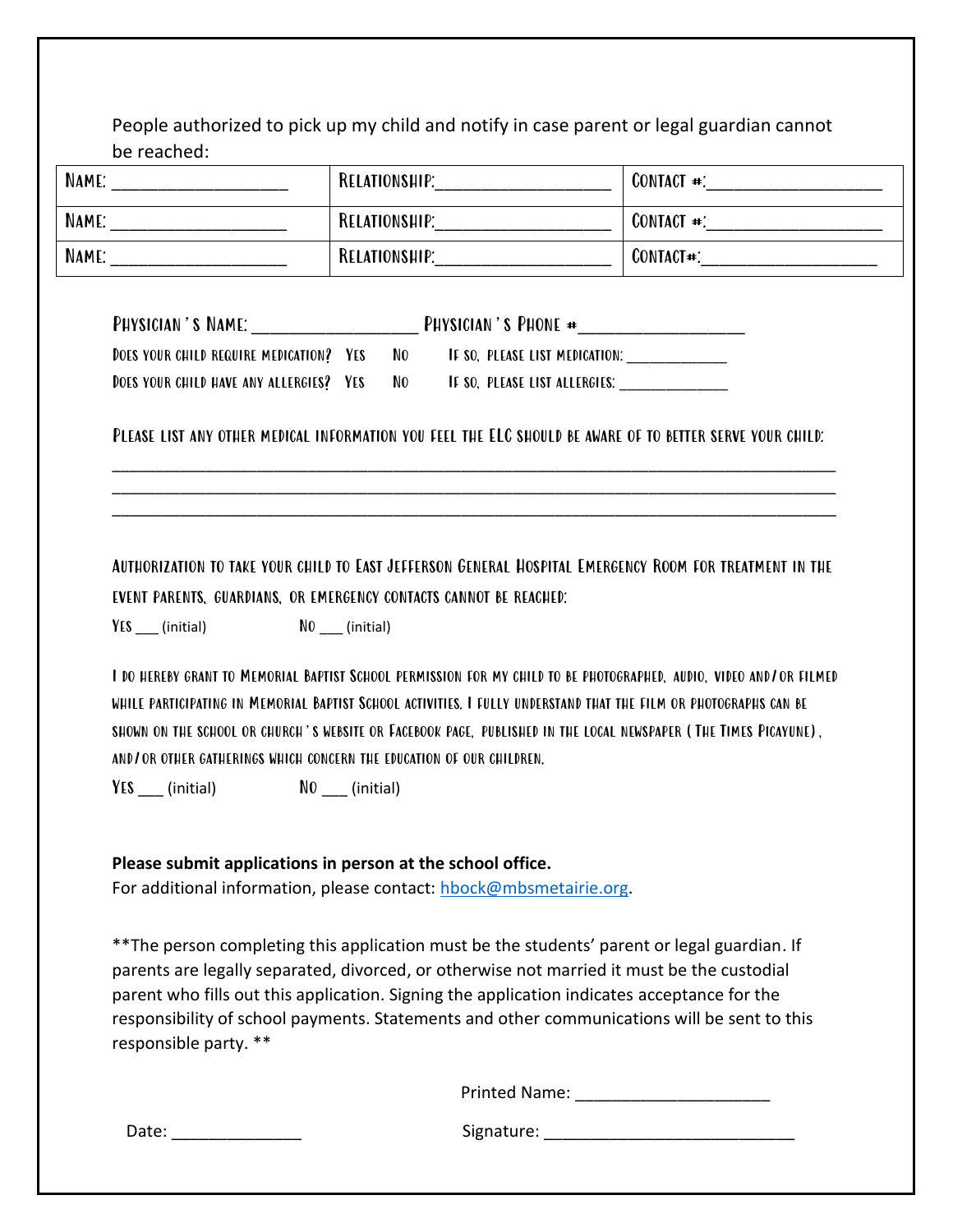# Memorial Baptist ELC Financial Agreement 2022 – 2023

I (we) understand that by registering my (our) child, a space will be reserved for my (our) child.

I (we) understand that MBS is providing my child with a challenging academic program in a nurturing Christian environment. My child's admission into this program is contingent on paying the costs of tuition, fees, and any additional charges when due.

Tuition is due on the 1st of each month beginning in august and ending in May. Tuition is considered LATE AFTER THE  $5^\text{n}$  OF THE MONTH; A \$50.00 LATE FEE WILL BE CHARGED. IF TUITION IS NOT PAID BY THE  $45^\text{n}$ , an additional \$50.00 late fee will be charged.

Failure to keep your account current on a monthly basis will result in your child not being able to return to school the following month.

Person(s) financially responsible for students:

| NAME:               | NAME:            |
|---------------------|------------------|
| RELATIONSHIP:       | RELATIONSHIP:    |
| CONTACT <b>**</b> : | CONTACT $\ast$ : |
| EMAIL:              | EMAIL:           |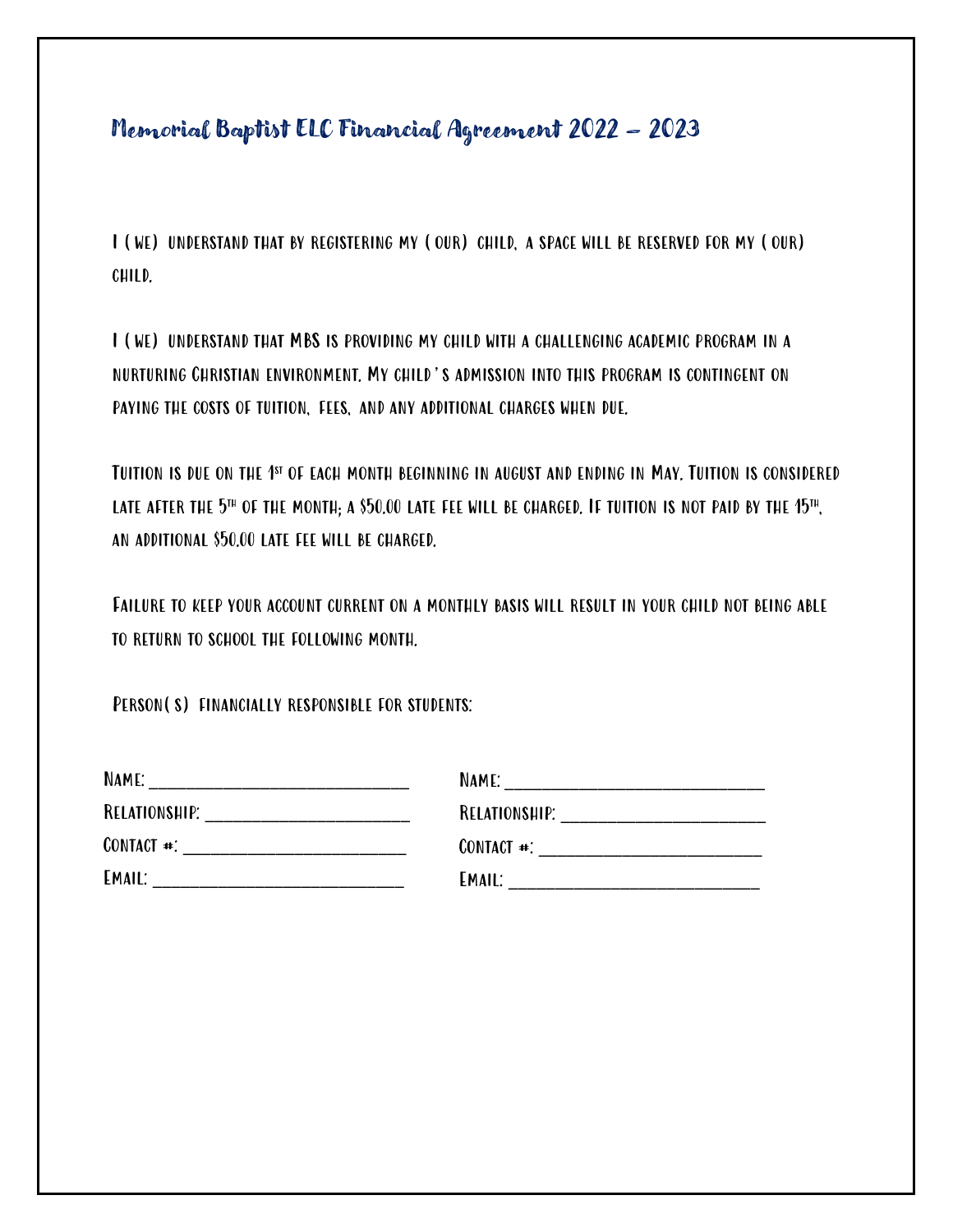



|                                                            | <b>Child's Information Form</b>                 |     |                                            |  |
|------------------------------------------------------------|-------------------------------------------------|-----|--------------------------------------------|--|
|                                                            |                                                 |     | Sex _______ Birthdate ____________________ |  |
|                                                            |                                                 |     |                                            |  |
|                                                            | Mother                                          |     | Father                                     |  |
| Name                                                       |                                                 |     |                                            |  |
| <b>Address</b>                                             |                                                 |     |                                            |  |
| Employer                                                   |                                                 |     |                                            |  |
| <b>Home Phone#</b>                                         |                                                 |     |                                            |  |
| <b>Work Phone#</b>                                         |                                                 |     |                                            |  |
| <b>Cellular Phone#</b>                                     |                                                 |     |                                            |  |
|                                                            |                                                 |     |                                            |  |
|                                                            |                                                 |     |                                            |  |
|                                                            | Individuals to contact in case of an emergency: |     | Phone#: _______________________            |  |
|                                                            |                                                 |     |                                            |  |
|                                                            |                                                 |     | Phone#: ______________________             |  |
|                                                            |                                                 |     |                                            |  |
|                                                            |                                                 |     |                                            |  |
| Does your child have any food allergies?                   |                                                 | Yes | No                                         |  |
| Does your child have any other allergies?                  |                                                 | Yes | No                                         |  |
| Does your child have any dietary restrictions?             |                                                 | Yes | No                                         |  |
| Does your child have any special needs or health concerns? |                                                 | Yes | No                                         |  |
| Please explain any "yes" answer here:                      |                                                 |     |                                            |  |
|                                                            |                                                 |     |                                            |  |
|                                                            |                                                 |     |                                            |  |

addition to emergency contact persons listed above.

(Please notify these individuals that they may be asked to show proof of identity)